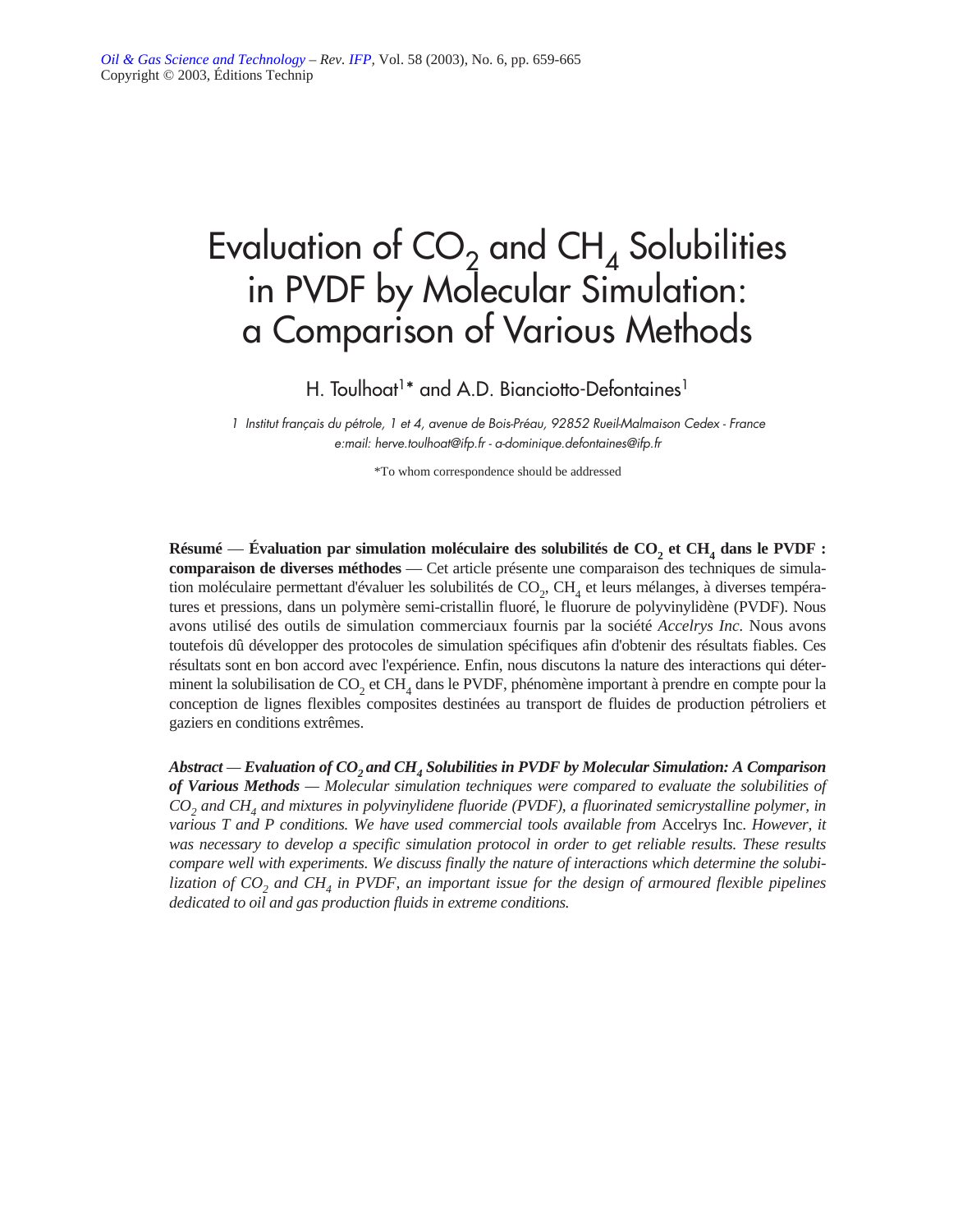# **1 OBJECTIVES AND SCOPE OF WORK**

The objectives of our work were two fold:

- 1 to investigate the interactions between solubilized gases and the polymer matrix;
- 2 to assess the ability of molecular simulation techniques to generate solubility data for gas-polymer systems without experimental input.

In molecular simulations, the interactions are determined by the choice of an empirical force field. A "force field" means the approximate representation of the potential energy of an ensemble of atoms considered as a function of the spatial coordinates of all atoms. A given force field is characterized by its functional form, and the associated numerical parameters. As the simplest example, one can figure out the harmonic oscillator model as a force field describing an isolated diatomic. In that case, the functional form is quadratic in deviation from equilibrium distance, and the parameters are the force constant, the equilibrium distance, and the mass of atoms. State of the art force fields, such as CVFF (Consistent Valence Force Field), UFF (Universal Force Field), PCFF (Polymer Consistent Force Field) and COMPASS (Condensed Phase Optimized Molecular Potential for Atomistic Simulation Studies), developped and distributed by *Accelrys* [1], or *Dreiding,* MM3, which are freely available, include many terms to represent the intramolecular contributions to potential energy (bond stretchings, bond bendings, torsions around one bond, cross terms) and the intermolecular contributions (attractive dispersion forces, short range repulsive forces, coulombic interactions, hydrogen bonds optionally). The chemical diversity is accounted for by differentiating atom types according to their bonding environment: for instance, usually 3 types will be distinguished for carbon in hydrocarbons according to the hybridization state (sp3, sp2, sp), but more types will be necessary to account for C in  $-C = 0$ ,  $-COOH$ or –C–OH groups. Therefore, a forcefield of general purpose for organic chemistry will necessitate a very sizeable set of parameters to be determined. These parameters are based both on experimental data (structural and spectroscopic for example), and on high quality ab initio calculations. The parameters of a force field must be transferable, that is to say one should be able to predict accurately the geometric and vibrational properties of any molecule outside of the "training set" (set of molecules involved in the fitting procedure).

The best way to assess the quality of a force field for a given molecular system is to use simulations to generate synthetic experimental data, that is quantities measurable on the real system. Therefore, in the present project, it appeared soon that steps 1 and 2 should be reversed, so that the comparison of simulated with experimental solubility data having allowed the selection of the best suited force field, confidence might be placed in the latter to obtain insight on the nature of the local interactions between gases and the polymer matrix.

In a first part of the study, we have concentrated on the definition of a protocol to build representative atomistic models of amorphous PVDF, and to select both the best force field and the best methodology in order to evaluate solubilities of pure  $CO<sub>2</sub>$  and  $CH<sub>4</sub>$ . This choice was based on the generally admitted assumption that the solubility of a gas in the crystalline fraction of a semicrystalline solid polymer is negligible. Hence, upon comparing simulated and experimental data, the latter have to be divided by the experimentally determined volume fraction of amorphous phase.

After a protocol was identified which gave a reasonable match between simulated and experimental solubilities, we started a preliminary study of the solubilities for binary gas mixtures.

Finally, we were able to identify and rank the various components of the solute-matrix interactions for these systems, as represented by the force field producing the best predictions of solubilities.

## **2 METHODS**

# **2.1 Hardware and Software**

All calculations were performed on an Octane Silicon Graphics workstation fitted with a R10000 RISC microprocesseur and 128 MB main memory.

The software modules were furnished by *Accelrys Inc*. [1], as a benefit of *IFP'*s membership in the consortium "Polymer 2000". We made use of the two UNIX graphical interfaces "Cerius2" and "InsightII". PVDF amorphous cells were built with the modules "polymerizer" and "amorphous cell". Polymerizer enables to build a chain of given characteristics (degree of polymerization, tacticity, etc.) with a "repeat-unit" (monomer) as a starting point. Amorphous cell implements a Monte-Carlo chain growth procedure to pack a chain into a cell of preset volume (thus specifying a density) and to which periodic boundary conditions are applied. The resulting model has to be brought closer to thermodynamic equilibrium through molecular dynamics (MD) runs which were performed thanks to the "Discover 3" module. The WIMC (widom insertion Monte-Carlo) and TST (Gusev and Suter transition state theory) methods were accessible within the "Gsnet" and "Gsdif" modules. The GCMC method was implemented in the "sorption module".

Typically, systems including 1000 to 5000 atoms were tractable routinely. Calculations were very intensive, with durations of the order of 48-72 h for the most demanding (MD equilibrations and GCMC (grand canonical Monte-Carlo method)) being more the rule than the exception.

## **2.2 Force fields**

We have essentially compared the two force fields PCFF and COMPASS specially developed by *Accelrys* within the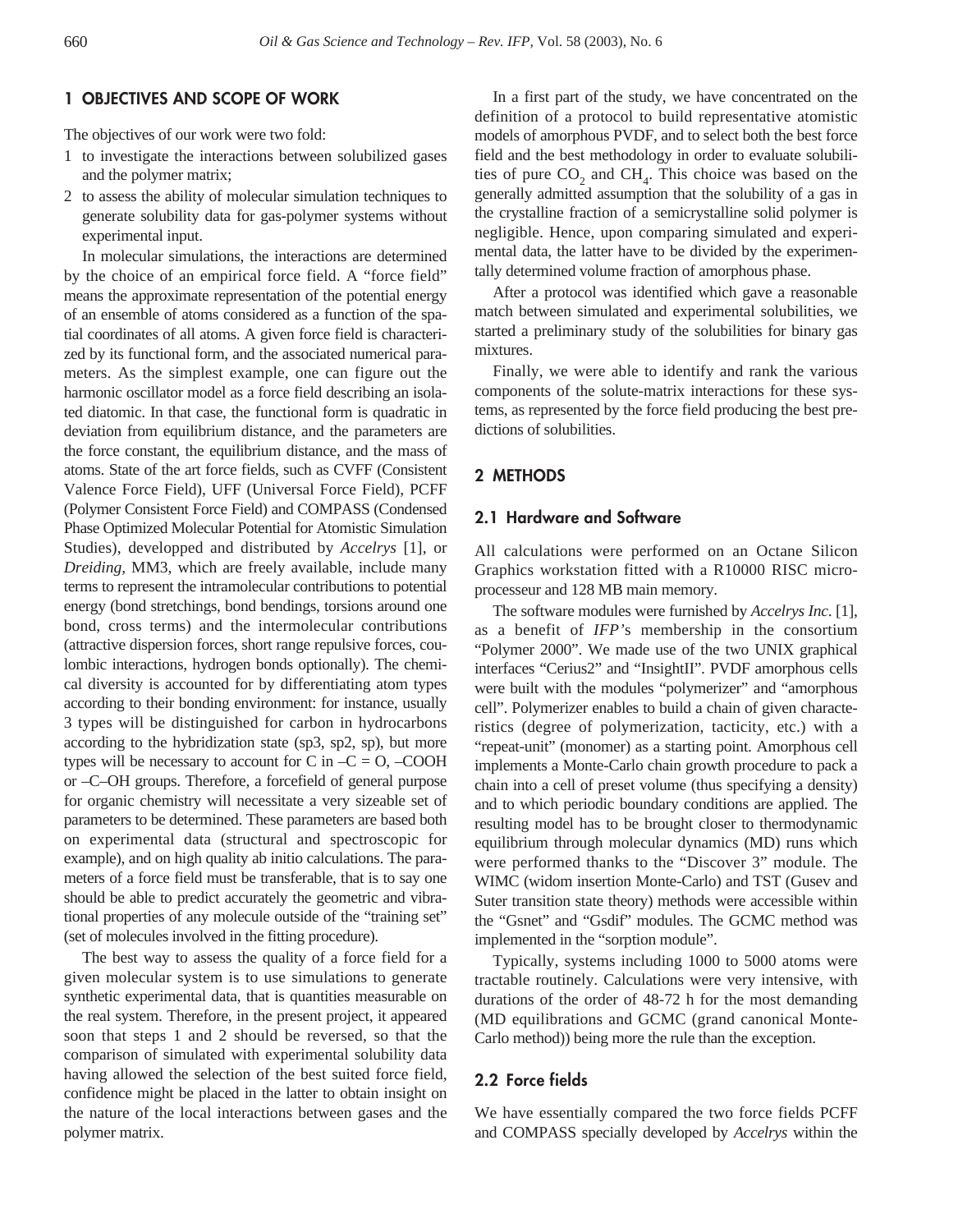"Polymer Consortium" to represent interactions in polymeric systems. The full energy expression in PCFF is given by Equation (1):

$$
E_{\text{Total}} = \sum_{b} \left[ K_{2} (b - b_{0})^{2} + K_{3} (b - b_{0})^{3} + K_{4} (b - b_{0})^{4} \right]
$$
  
+
$$
\sum_{\Theta} \left[ H_{2} (\Theta - \Theta_{0})^{2} + H_{3} (\Theta - \Theta_{0})^{3} + H_{4} (\Theta - \Theta_{0})^{4} \right]
$$
  
+
$$
\sum_{\Phi} \left[ V_{1} (1 - \cos \Phi) + V_{2} (1 - 2 \cos \Phi) + V_{3} (1 - 3 \cos \Phi) \right]
$$
  
+
$$
\sum_{\chi} K (\chi - \chi_{0})^{2} + \sum_{b} \sum_{b'} F_{bb'} (b - b_{0}) (b' - b'_{0})
$$
  
+
$$
\sum_{\Theta} \sum_{\Theta} F_{\Theta \Theta'} (\Theta - \Theta_{0}) (\Theta' - \Theta'_{0}) + \sum_{b} \sum_{\Theta} F_{b\Theta} (b - b_{0}) (\Theta - \Theta_{0})
$$
  
+
$$
\sum_{b} \sum_{\Phi} (b - b_{0}) \left[ F_{b\Phi}^{-1} (1 - \cos \Phi) + F_{b\Phi}^{-2} (1 - 2 \cos \Phi) \right]
$$
  
+
$$
\sum_{\Phi} \sum_{\Theta} \sum_{\Theta'} K_{\Phi \Theta \Theta'} \cos \Phi (\Theta - \Theta_{0}) (\Theta' - \Theta'_{0})
$$
  
+
$$
\sum_{\Theta} \frac{q_{i} q_{j}}{\Theta} + \sum_{\Theta} \varepsilon_{ij} \left[ 2 \left( \frac{r_{ij}^{*}}{r_{ij}} \right)^{9} - 3 \left( \frac{r_{ij}^{*}}{r_{ij}} \right)^{6} \right]
$$

In this expression, the last two terms account for intermolecular interactions, *i.e.* coulombic and van der Waals, while the other terms represent intramolecular components of the potential energy. The functional form for COMPASS is the same, but parameters differ somewhat, and particularly the sets of intermolecular parameters  $q_i$  (partial atomic charges assigned to individual atoms)  $\varepsilon$ <sub>*i*</sub> (depth of the van der Waals self-interaction potential well for atom *i*) and  $r^*$ <sub>*i*</sub> (distance of maximum attraction between two atoms of type *i*).

## **2.3 Building PVDF Model Amorphous Cells**

We have built the repeat-unit h– $CH_2-CF_2$ )–t as the building block of our model PVDF. The letters h and t label the head and tail sides of this repeat-unit respectively. Using the Polymerizer module of InsightII we have built linear isotactic chains in the h–t–h–t … sequence, neglecting the sequencing defects which are estimated to occur with a probability below 0.05 in the real polymer.

As  $M_{\nu}$  of PVDF is usually in the range 150 000-500 000 g·mol<sup>-1</sup> the degree of polymerization DP is in the range 2300-7800, and a chain comprises 14 000 to 47 000 atoms. In order to minimize computer time, we have looked for the minimum DP yielding an acceptable density d for the packed amorphous cell. We make use here of the results of Rigby *et al.* [2] for PEO and COMPASS showing that *d* is increasing with DP of the model system, but reaches a plateau.

The polydispersity index (IP) of real PVDF may vary in the range 1-20. Neglecting that characteristic for a start we have built amorphous cells by specifying the chain DP, the number of chains per cell, and a initial density  $d_i$ , at target temperature *T* and pressure *P*. The cell initial volume is therefore fixed, and the filling procedure can be initiated in the Amorphous Cell module: this procedure involves a step by step growth of chains. Overlaps and configurations too high in energy are eliminated thanks to a Monte-Carlo sampling procedure. A "look-ahead" option according to Theodorou and Suter [3] improves the efficiency of the process.

This initial amorphous cell has to be further equilibrated, or "refined" to provide more realistic configurations. The initial density is always set to a lower value than the target experimental density  $d_f$  at *T* and *P* in order to allow the model system to reach equilibrium through contraction instead of expansion. Reaching a realistic  $d_f$  is critical for solubility evaluations as it will determine the free volume of the model amorphous polymer, which in turn determines the space available for host molecules: there is an intimate link between solubility and free volume in an amorphous polymer, and not only free volume, but its spatial distribution. The latter should be accurately reproduced in principle in order to provide a satisfying model as regards solubility and diffusivity evaluations, and thus the ultimate quantity to be predicted: permeability.

After a number of trials and error, and thanks to experience shared within the "*Accelrys* Polymer 2000 Consortium", we have finally frozen the following refining procedure, which yielded the best results for PVDF:

1 energy minimization (~1000 steps);

2 molecular dynamics in the *NVT* ensemble (*T* target temperature, *V* initial) 8000 steps;



Figure 1

Front view of an equilibrated model PDVF amorphous cell.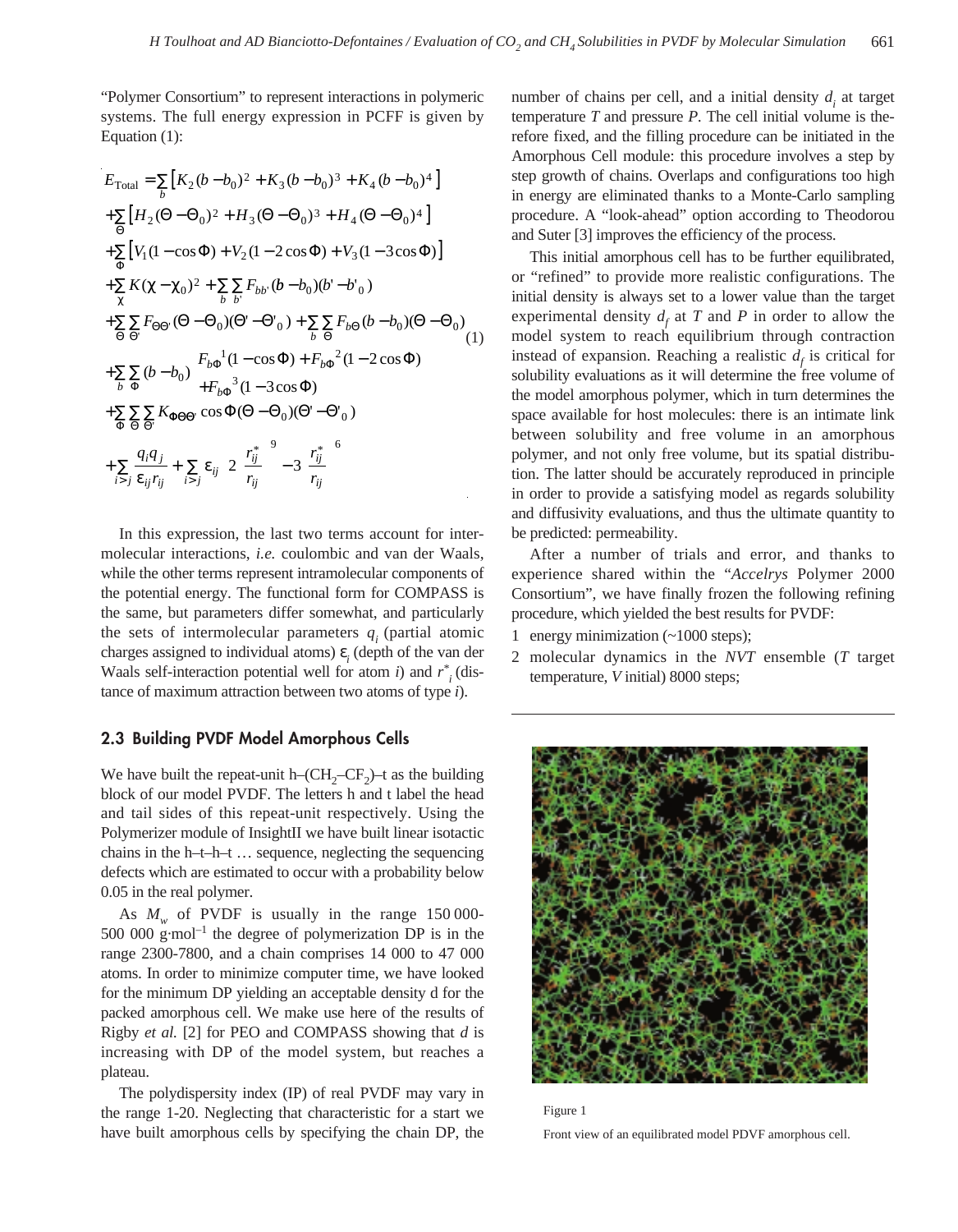- 3 molecular dynamics (MD) in the *NPT* ensemble (*T* target temperature, *P* target pressure) 8000 steps;
- 4 final molecular dynamics run in the *NPT* ensemble, 80 000 steps.

A MD step is a timestep of 1 femtosecond (10-15 s). *T* is controlled thanks to the Andersen method, and *P* is controlled thanks to the Berendsen method. The latter restricts the cell unit-vectors to be orthonormal.

A front view of an equilibrated PVDF amorphous cell is shown on Figure 1. This image gives an idea of the type of free volume spatial distribution accessible to atomistic modelling.

# **2.4 Evaluation of Solubilities**

#### **2.4.1 The WIMC**

This method [4] allows an evaluation of the Henry constant of a host molecule for a polymer matrix, *i.e.* the ratio solubility to pressure in the limit of vanishing pressure. A "ghost" host molecule is inserted at random in the matrix, and the resulting change in potential energy ∆*U* is computed. Notice that intermolecular interactions only will be taken into account. The configuration is accepted or rejected following the metropolis algorithm, whereby the Boltzmann factor exp(–∆*U/kT*) is compared to a random number generated in the interval [0-1]. The Henry constant is the limit to very large *N* of the serie defined in Equation (2):

$$
H = \frac{V_{\text{cell}}}{kT} \frac{1}{N} \sum_{i=1,N} \exp(-\Delta U / kT) \tag{2}
$$

The difficulty here is to ensure a correct sampling, and usually convergence is poor after even a very large number *N* of trial insertions.

## **2.4.2 The TST**

This method has been developed to account for solubilities and diffusivities of small molecules in a dense amorphous polymer [5]. It relies on the hypothesis that molecules diffuse in the polymer matrix from "sites" to "sites" (*i.e.* cavities of free volume) through thermally activated "hops", involving elastic local deformations of the matrix only. A grid is mapped onto the amorphous cell space, and each node of this grid is identified as a "site" with the probability density of presence  $\rho(\mathbf{r})$  of a host molecule. In the theory, the elasticity factor  $W({\{\Delta\}})$  of the polymer matrix is explicitely related to the mean square displacement of individual atoms away from their equilibrium position, which can be evaluated for the given atomistic model thanks to a special molecular dynamics run. With these ingredients, an expression for the solubility in the limit of vanishing pressure is theoretically derived, giving another evaluation of the Henry constant.

#### **2.4.3 The GCMC**

This method evaluates the equilibrium solubility of a host molecule in a "porous" matrix through a Monte-Carlo simulation in the so-called grand canonical statistical ensemble, that is under fixed *T, V* and chemical potential (or fugacity *f* of the host). The method is fully atomistic, and not limited in principle to small molecules. The Monte-Carlo moves involved in our study are insertions, deletions, rotations and translations of a rigid host molecule (in principle, moves accounting for the flexibilities of the matrix and host can be also included in the process). Additions and deletions are accepted with the probabilities:

$$
P_{\text{add}} = \min\left(\frac{PV}{(N+1)kT}\exp(-\Delta U/kT);1\right)
$$
 (3)

and:

$$
P_{\text{delete}} = \min\left(\frac{Nk}{PV} \exp(-\Delta U / kT); 1\right) \tag{4}
$$

The average number  $\langle N \rangle$  of molecules inserted per unit-cell is a direct estimate of the solubility *S* through:

$$
S = \frac{}{P}
$$
 (5)

And the Henry constant can be derived from:

$$
H = \lim_{P \to 0} \frac{}{P}
$$
 (6)

According to the GCMC method, it is possible to reconstruct the full solubility isotherm, by varying the host fugacity step by step, at the expense of a sizeable amount of computing resource. For comparison with experimental data obtained for high total or partial pressures of host molecules, care should be taken to relate properly the measured pressure to the fugacity. To that end we have used the Peng-Robinson equation [6]. In order to get reasonably converged averages, of the order of  $5.10^6$  to  $10^7$  Monte-Carlo moves are necessary. This implies that the GCMC method is by far the most compute intensive.

## **3 RESULTS**

# **3.1 PVDF Amorphous Cells: Reproducibility and Representativity**

According to tables [7] and estimates given by the Synthia method [8], the density of amorphous PVDF at 298 K is equal to 1.6 g·cm–3. Using the procedure described above in Section 2.3, and varying DP, we have not found a very clear tendency for density to increase with DP. If we consider however that the model with the highest DP is the most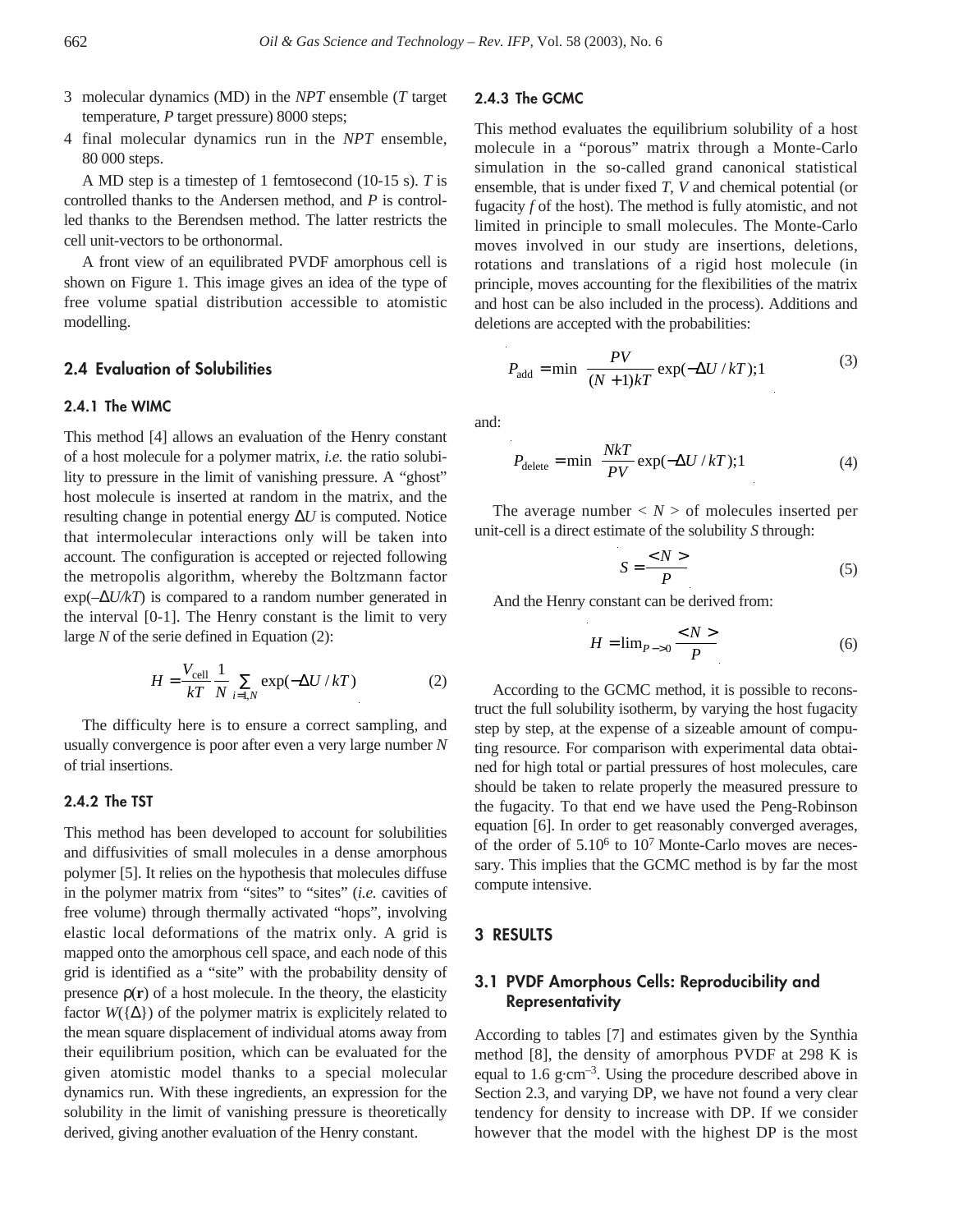representative, we can compare results obtained with  $DP =$ 100 at 298 K and under a fugacity of 5 bar for the two force fields. COMPASS (in the version used for these calculations) gave  $d = 1.4$  g·cm<sup>-3</sup> and PCFF was consistently better with  $d = 1.61$  g.cm<sup>-3</sup>. Improvements were obtained with COM-PASS when a further version was released, which included refined parameters for fluorine. In what follows, we discuss results obtained with the PCFF force field.

# **3.2 Results at** *f* **= 5 bar and** *T* **= 298 K, Pure Gases**

The results obtained with the different methods are compared in Table 1. Obviously the Monte-Carlo methods are ratherconsistent, while the TST method yields results higher by an order of magnitude.

#### TABLE 1

Solubilities at 298 K and a fugacity of 5 bar of pure solute. Solubilities expressed in  $\text{cm}^3 \text{(STP)} \cdot \text{cm}^{-3} \text{bar}^{-1}$ . Averaged over  $\sim$  10 PVDF cells; DP = 100. PCFF force field

|             | SCH <sub>4</sub> | SCO <sub>2</sub> | S CO <sub>2</sub> /S CH <sub>4</sub> |
|-------------|------------------|------------------|--------------------------------------|
| <b>TST</b>  | 1.46             | 6.7              | 4.6                                  |
| <b>WIMC</b> | 0.2              | 0.91             | 4.48                                 |
| <b>CGMC</b> | 0.22             | 0.88             | 3.89                                 |

# **3.3 Results at** *f* **= 40 Bar and** *T* **= 408 K, Pure Gases**

The results obtained in those conditions are compared in Table 2.

#### TABLE 2

Solubilities at 408 K and a fugacity of 40 bar of pure solute. Solubilities expressed in  $\text{cm}^3 \text{(STP)} \cdot \text{cm}^{-3} \text{ bar}^{-1}$ . Averaged over ~10 PVDF cells; DP = 100. PCFF force field

|             | SCH <sub>4</sub> | SCO <sub>2</sub> | S CO <sub>2</sub> /S CH <sub>4</sub> |
|-------------|------------------|------------------|--------------------------------------|
| <b>TST</b>  | 0.29             | 0.77             | 2.63                                 |
| <b>WIMC</b> | 0.07             | 0.11             | 1.6                                  |
| <b>GCMC</b> | 0.07             | 0.08             | 1.28                                 |

The same remarks as in Section 3.2 apply. We notice an influence of *T* and *P* conditions not only on the solubilities, but also on the predicted selectivity.

# **3.4 Results at** *f* **= 40 bar and** *T* **= 293 K, Mixture 50% CO<sub>2</sub> + 50% CH<sub>4</sub>**

A distinctive cabability of the GCMC method is that it allows to study sorption equilibria for mixtures: it suffices to insert and delete the molecules present in the mixture with the appropriate frequencies. The simulation accounts properly for guest-guest interactions inside the host as a function of loading. Once again however, the partial fugacities and not the partial pressures set the relevant chemical potentials. We performed only GCMC simulations in order to explore the composite isotherm. The results are shown in Table 3.

#### TABLE 3

Comparison of molecular simulation results with experimental data: solubilities *S* in the amorphous phase are expressed in cm<sup>3</sup> (STP)·cm<sup>-3</sup> bar<sup>-1</sup>. A: desorption method [9]; B: direct gravimetric method [10]

| Temperature (K)                                  | 408        | 298        | $293**$ |
|--------------------------------------------------|------------|------------|---------|
| $S$ CO <sub>2</sub> (expt. A)                    | 0.57       | 1.7        | n.d.    |
| SCH <sub>4</sub> (expt.A)                        | 0.1        | n.d.       | n.d.    |
| $S$ CO <sub>2</sub> /S CH <sub>4</sub> (expt. A) | 6.0        | n.d.       | n.d     |
| SCH <sub>4</sub> (expt. B)                       | $\sim 0$ * | $\sim 0$ * | n.d.    |
| $S$ CO <sub>2</sub> (expt. B)                    | $0.085*$   | $0.613*$   | $0.86*$ |
| $S$ CO <sub>2</sub> (GCMC)                       | 0.088      | 0.88       | 0.82    |
| SCH <sub>4</sub> (GCMC)                          | 0.07       | 0.22       | 0.06    |
| $S$ CO <sub>2</sub> /S CH <sub>4</sub> (GCMC)    | 1.0        | 4.0        | 15.0    |

Corrected for an Arrhenian temperature dependance, and for the experimental crystallinity of 39.8%.

\*\* Mixtures  $CO_2 + CH_4$ . The most significant results are highlighted. "n.d.": not determined.

# **4 COMPARISON WITH EXPERIMENTS AND DISCUSSION**

A collaboration developed between *IFP* and the *University of Thessaloniki* provided a unique opportunity to compare the prediction of molecular simulations with direct experimental measurements of solubilities by the gravimetric method (quartz crystal microbalance apparatus) in comparable conditions [10]. Otherwise, indirect measurements were available from desorption experiments: the solubility is related in that case to the flux desorbed from the polymer sample in the linear regime occurring in the limit of long time. It is thus model dependant.

The experimental data were available from *IFP* databases [9] or taken from ref [10]. In order to exploit the latter, we determined first the Henry constants by linear regression of the isotherm as a function of pressure. We estimated further the temperature dependence of Henry constants with an Arrhenius law. Experimental solubilities given in g per 100 g of polymer were converted into  $cm<sup>3</sup> (STP) \cdot cm<sup>-3</sup>$  taking a density of 1.6 g·cm<sup>-3</sup> for the amorphous polymer and the measured crystallinity of 39.8% vol. on samples as exposed. We assume in all cases that the gases are insoluble in the crystalline phase.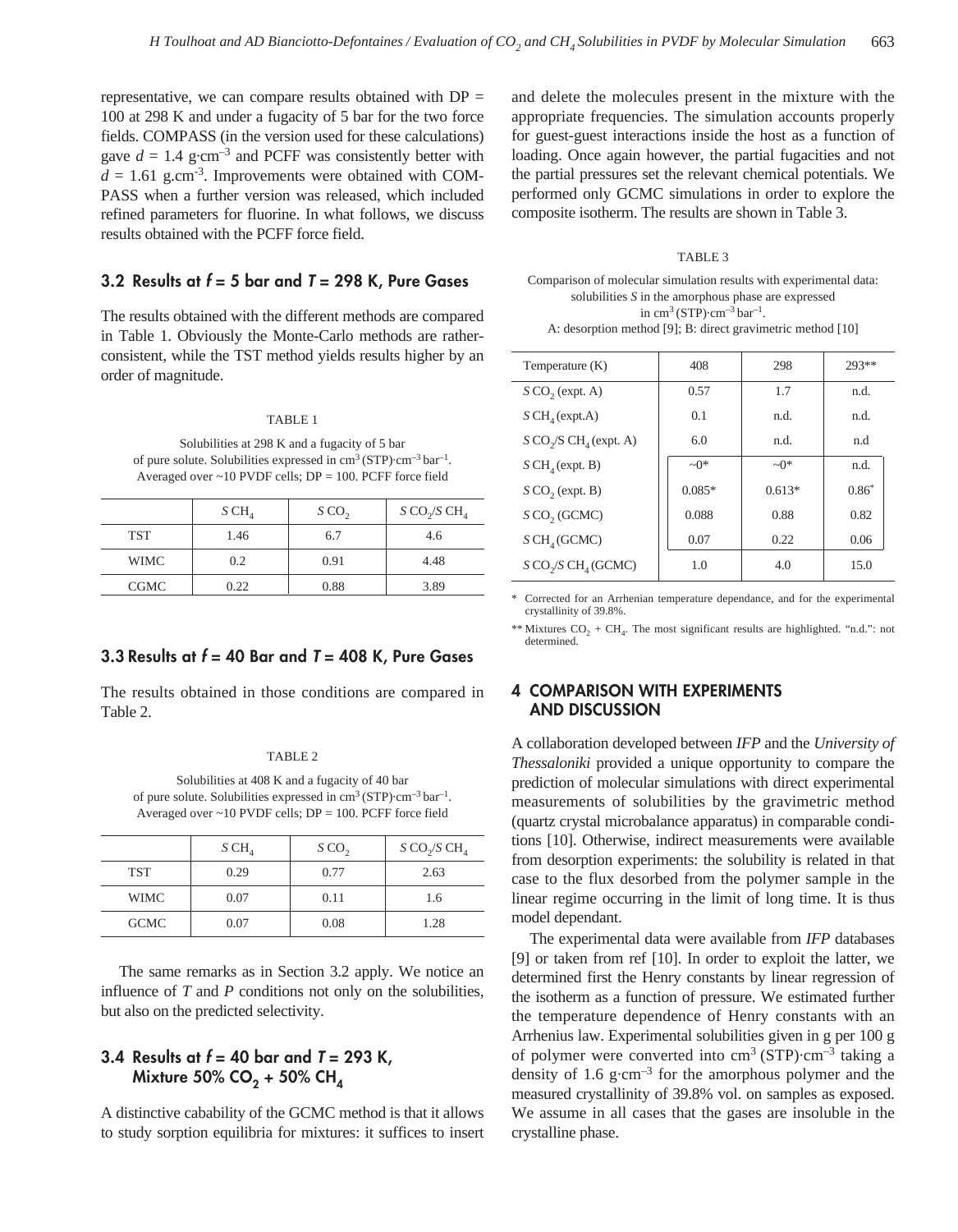The comparison is presented in Table 3. In that table we retained only the simulation results obtained according to the GCMC method. The solubility of  $CH<sub>4</sub>$  was found below detection limit with the gravimetric method, therefore no figure is provided.

In Table 3, the most significant results have been highlighted, namely the solubility figures for  $CO<sub>2</sub>$  at 298 and 408 K obtained from the direct experiment and predicted by GCMC simulation. *The correspondence is surprisingly good*, in view of the accumulated sources of possible errors. In the present state of our practice, an estimate of solubility by GCMC is reproducible with a standard deviation over mean ratio of about 30%. Therefore, confidence should be given mostly to the order of magnitude predicted, when one considers only an isolated simulation. In the present case however, the figures given are averages over *N* repeated simulations, which reduces the uncertainty by a factor  $N^{-1/2}$ .

By contrast with direct experiment, GCMC does predict a non zero solubility of  $CH<sub>4</sub>$  in PVDF, in agreement with the desorption indirect method. Kinetic limitations may have prevented the gravimetric experiments to reach true equilibrium, or a problem of sensitivity might have arised. This point should deserve further verification.

In the case of experiments and simulations involving mixtures we also get a satisfying agreement, with the caveat that solubilities of  $\text{CH}_4$  and  $\text{CO}_2$  cannot be discriminated by the experimental setup used in [10]. Assuming  $CH<sub>4</sub>$  is insoluble in PVDF, we observe no significant differences for  $S \text{CO}_2$ when  $CO<sub>2</sub>$  belongs to a mixture.

It is now possible to discuss the origin of the different behaviors of  $CO<sub>2</sub>$  and  $CH<sub>4</sub>$  with respect to PVDF in terms of molecular interactions: because the GCMC is not a model dependant method excepted for the force field used, and considering the good predictive capability of PCFF, one can conclude that the latter provides realistic and accurate representations of intermolecular interactions.

The symmetric matrices presented in Tables 4 and 5 summarize these interactions in terms of the parameters of all pairwise atomistic interactions in the system. The functional form for nonbonded interactions in PCFF is given by the last two terms of Equation (1):

$$
E_{\text{Intermolecular}} = \sum_{i>j} \frac{q_i q_j}{\varepsilon_{ij} r_{ij}} + \sum_{i>j} \varepsilon_{ij} \left[ 2 \left( \frac{r_{ij}^*}{r_{ij}} \right)^9 - 3 \left( \frac{r_{ij}^*}{r_{ij}} \right)^6 \right]
$$

The indices *i* and *j* run over all atoms types differentiated by the force field for that contribution to the potential energy, namely the real atoms F, C, O and H for the systems considered.

The partial charges in Table 6 indicate that no dipolar moments are allowed either on the symmetric molecules  $CH<sub>4</sub>$ or  $CO<sub>2</sub>$ , while the polymer will bear one locally along the bisector of an  $-CH_2-CF_2-CH_2$ – angle. An attractive dipolemonopole contribution may hence involve O atoms from  $CO<sub>2</sub>$ .

TABLE 4 Distances of maximum intermolecular attraction for atom pairs as parametrized in PCFF (Å)

| $r^*$<br>ij | <b>PCFF</b> |       |       |       |
|-------------|-------------|-------|-------|-------|
|             | F           | C     | Н     |       |
| F           | 3.200       | 3.712 | 3.106 | 3.388 |
| C           | 3.712       | 4.010 | 3.669 | 3.809 |
| Н           | 3.106       | 3.669 | 2.995 | 3.319 |
|             | 3.388       | 3.809 | 3.319 | 3.535 |

| v<br>۰. |
|---------|
|---------|

Relative depths of pairwise potential wells as parametrized in PCFF

| $\varepsilon_{ij}$ | <b>PCFF</b> |       |       |       |
|--------------------|-------------|-------|-------|-------|
|                    | F           | C     | Н     | O     |
| F                  | 0.060       | 0.046 | 0.034 | 0.057 |
| C                  | 0.046       | 0.054 | 0.023 | 0.053 |
| Н                  | 0.034       | 0.023 | 0.020 | 0.031 |
| ∩                  | 0.057       | 0.053 | 0.031 | 0.060 |

| TABLE 6                                                   |
|-----------------------------------------------------------|
| Partial charges as assigned in PCFF (in electronic units) |

| $C$ in $H-C-H$ (PVDF) | $-0.106$ |
|-----------------------|----------|
| C in H-C-H $(CH_4)$   | $-0.212$ |
| $C$ in $O-C-O$        | 0.24     |
| $C$ in $F-C-F$        | 0.5      |
| F                     | $-0.25$  |
| H                     | 0.053    |
| O                     | $-0.12$  |

More significantly, the depths of pairwise 9-6 Lennard-Jones interactions in Table 6 show that O/C and O/F attractions are the strongest, so that a  $CO<sub>2</sub>$  molecule will be by far more attracted by PVDF than a  $CH<sub>4</sub>$ . The much higher solubility of  $CO<sub>2</sub>$  in PVDF would then simply result from the large polarizability of the oxygen *atom*, which is the origin of the large  $\varepsilon_{ii}$ . Accordingly, the enthalpy of solubilization of  $CO<sub>2</sub>$  in PVDF must be higher (more negative) than that of  $CH<sub>A</sub>$ , and as a result of the principle of Le Chatelier, the ratio of solubilities *S*  $CO<sub>2</sub>/S CH<sub>4</sub>$  should decrease as temperature increase. This latter tendency has been effectively observed in our simulations, as shown in Table 3. The temperature dependance of experimental solubilities of pure  $CO<sub>2</sub>$  in PVDF interpreted as an Arrhenian behavior provides an estimate of the molar enthalpy of solubilization close to  $-4.4$  kcal·mol<sup>-1</sup>. This figure is also consistent with the dominance of dispersion forces.